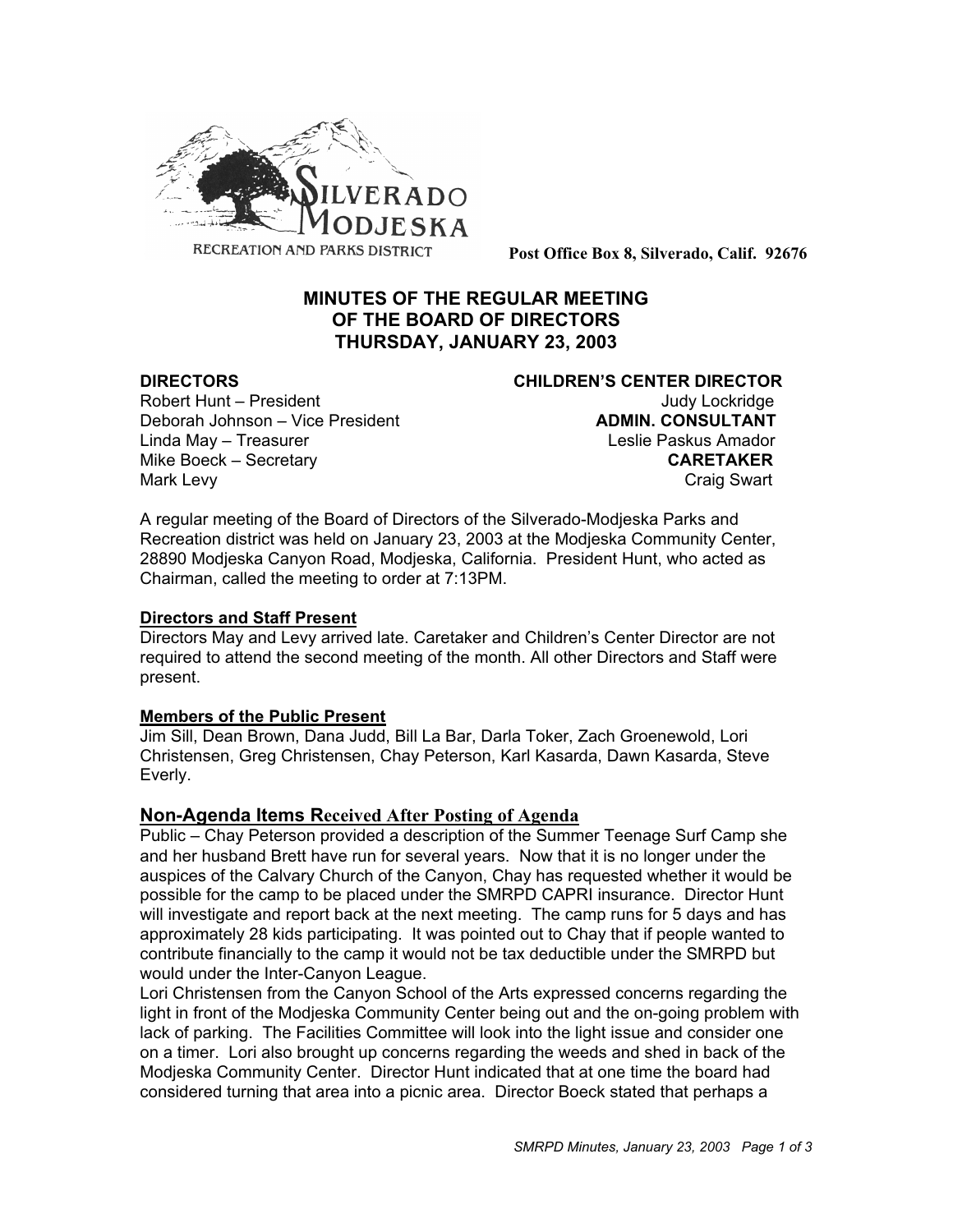couple of additional parking places could be had if the back area was cleared. Ms. Christensen felt she would be capable of pulling together a parent group to clear weeds in the back and other housekeeping functions in return for SMRPD keeping the rent for the Canyon School of the Arts where it currently is. Director Hunt talked briefly about the grant funds available to deal with structural problems at the Modjeska Community Center. It was agreed to discuss this in greater depth at the next SMRPD Board meeting. Lori Christensen will submit her request to be added to the agenda for the next meeting.

#### **Consent Calendar**

Director Johnson made a motion to accept the draft minutes of December 12, 2002, draft minutes of January 9, 2003 and Safety and Facility meeting minutes of January 13, 2003. Draft minutes of December 12, 2002 are not done. Director Hunt requested a revised motion to accept draft minutes of January 9, 2003, Safety meeting minutes of January 13, 2003 and Facility meeting minutes of January 13, 2003.Director Johnson so moved, seconded by Director May and unanimously passed.

## **Silverado Children's Center Director's Report**

Director May passed out the Profit & Loss report.

 Directors May and Levy met on Tuesday, January 14, 2003 with approx. 8 parents and Children's Center Director Lockridge. Thus far there has been considerable research into the various methods of incorporation. The next meeting scheduled for January 28 will be to develop tasks and timelines. Director Boeck pointed out that the easement that exists with the Irvine Company would need to be re-negotiated. The board feels that the Friends of the Silverado Children's Center should get something in writing from Housing & Community Development and the various licensing agencies regarding the steps they must take.

Director Johnson expressed concern that the \$50 per month payback to SMRPD is not showing on the December report.

#### **Other District Business**

OUSD was contacted regarding their position on the Silverado Children's Center. There was no response.

Administrative Consultant Paskus Amador reported on the Playground Grant. We are still awaiting the proposal from Pacific Design. Administrative Consultant Paskus Amador will begin compiling a written summary of the 3 grants currently awarded. Nothing to add on the Holtz/Silverado ranch status.

Board oversight of the Children's Center policy documents was postponed.

#### **Committee Reports**

**Friends of Tucker (ad hoc)** – Jim Sill reported on the meeting held last Saturday. They are disappointed from the lack of response from the University. A petition regarding the re-opening of Tucker will be forwarded to the University within the next week or so. The University claims to be shooting for an April 1, 2003 date for re-opening the Sanctuary. Jim Sills will be meeting with Bill Dickerson next week. The San Fernando Valley chapter of the (Audubon?) Society just found out last week that Tucker was closed. The President of that Chapter has requested Bill Dickerson's phone number. Audubon has the right of first refusal if the University doesn't want to continue management of Tucker. Clean –up is scheduled for one week from Saturday. Chay Petersen recommended Friends of Tucker contact Pastor Larry for possible assistance. Director Hunt is interested in the board having an opportunity to meet with Irene Langton, the original